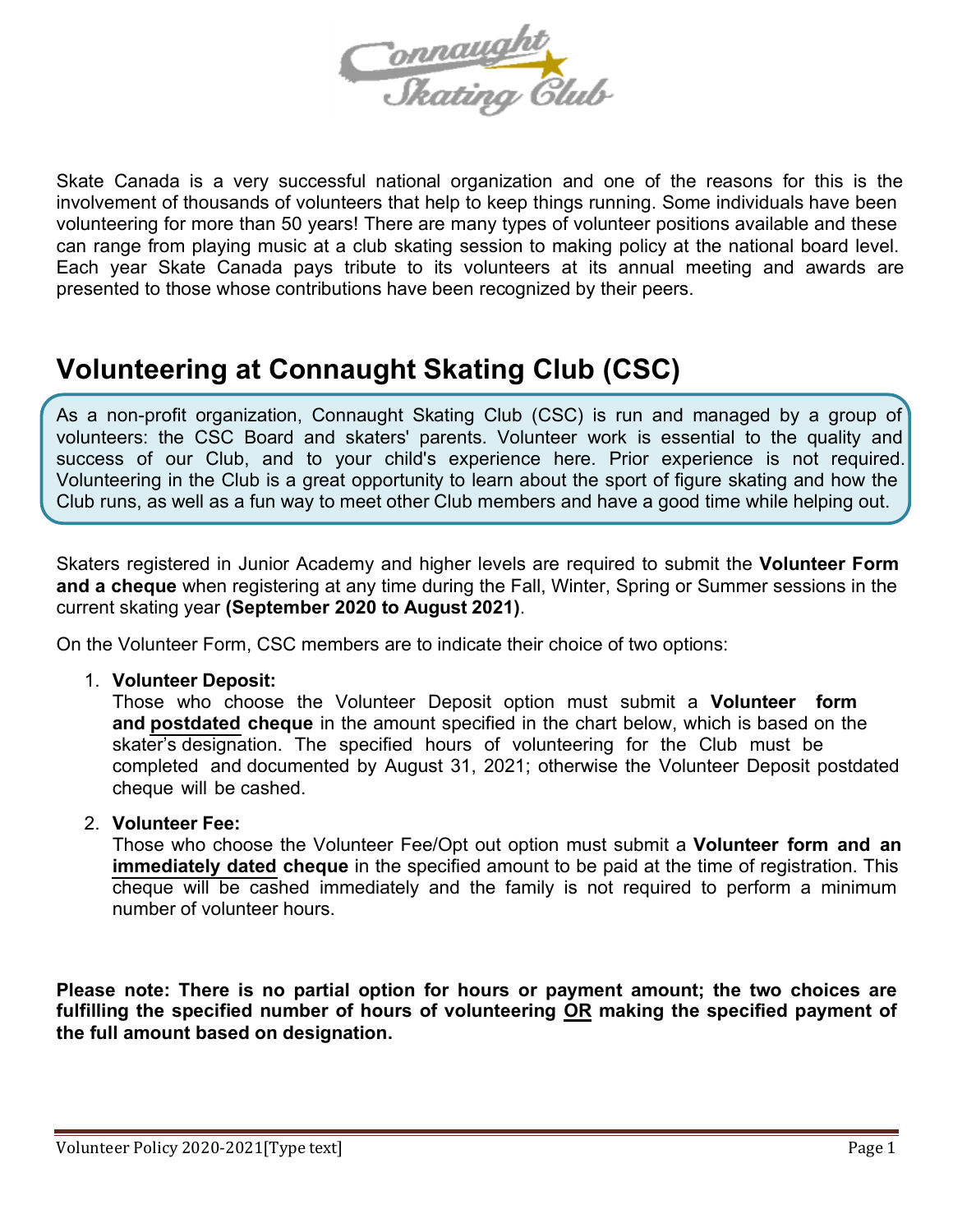

The amount of the Volunteer Deposit, Fee, and Hours is dependent on the skater's designation.

| <b>Skater Designation</b>            | <b>Minimum Volunteer</b><br><b>Hours Required</b> | <b>Cheque</b><br><b>Amount</b> |
|--------------------------------------|---------------------------------------------------|--------------------------------|
| Junior Academy / StarSkate Bronze    | 3 hrs/season*                                     |                                |
| <b>Bronze</b>                        | 15                                                | \$200                          |
| Bronze Plus, Silver, Gold, Diamond B | 30                                                | \$350                          |
| Diamond A, Top Flight                | 45                                                | \$400                          |

*\*Note: Requirement of a minimum of 3 hours per season (ie. 3 hours or more in Fall, 3 hours or more in Winter, etc.)*

The number of hours is per immediate family, not per skater, and is based on the highest skater designation in the family. Those who choose the Volunteer Deposit option must complete the specified minimum number of hours based on their skater's designation.

The volunteer hours requirement will be prorated for midyear promotions (partial or full), or from Junior Academy into Bronze category; and for those registering in programs after September 2018. Please be sure to contact the Volunteer Coordinator.

**Important:** The maximum number of completed volunteer hours accrued for the Fall/Winter season will be capped at 70%. The remaining 30% will have to be completed during the Spring/Summer seasons.

#### For example:

A Bronze skater is required to complete 15 total hours of volunteer time. 70% of 15 hours (10 hours 30 mins) is the maximum number of volunteer hours allowed to accrue during the Fall/Winter seasons, and the remaining 30% of 15 hours (4 hours 30 mins) should be completed in Spring and Summer season. This restriction ensures that we have enough volunteers to operate club functions during the Spring/Summer seasons.

#### **Volunteer hours cannot be carried over into the subsequent year(s).**

Board Members will get full credits for their volunteer hours.

#### **Volunteer Opportunities**

Notification will be sent out by email (via SignUpGenius) and posted on the rink roller board when volunteers are needed. Tasks are assigned on a first come, first serve basis and managed by the Club's Volunteer Committee. If a coach suggests a job, please discuss it with the Volunteer Coordinator before taking on the task in order to receive credit for the time.

It is the responsibility of parents to ensure they provide a valid email address and fulfill the minimum hours' requirement if they would like their deposit cheque returned. **Completed tasks/hours must be recorded on an ongoing basis in a Volunteer Hours Log spreadsheet, as per Club policy.**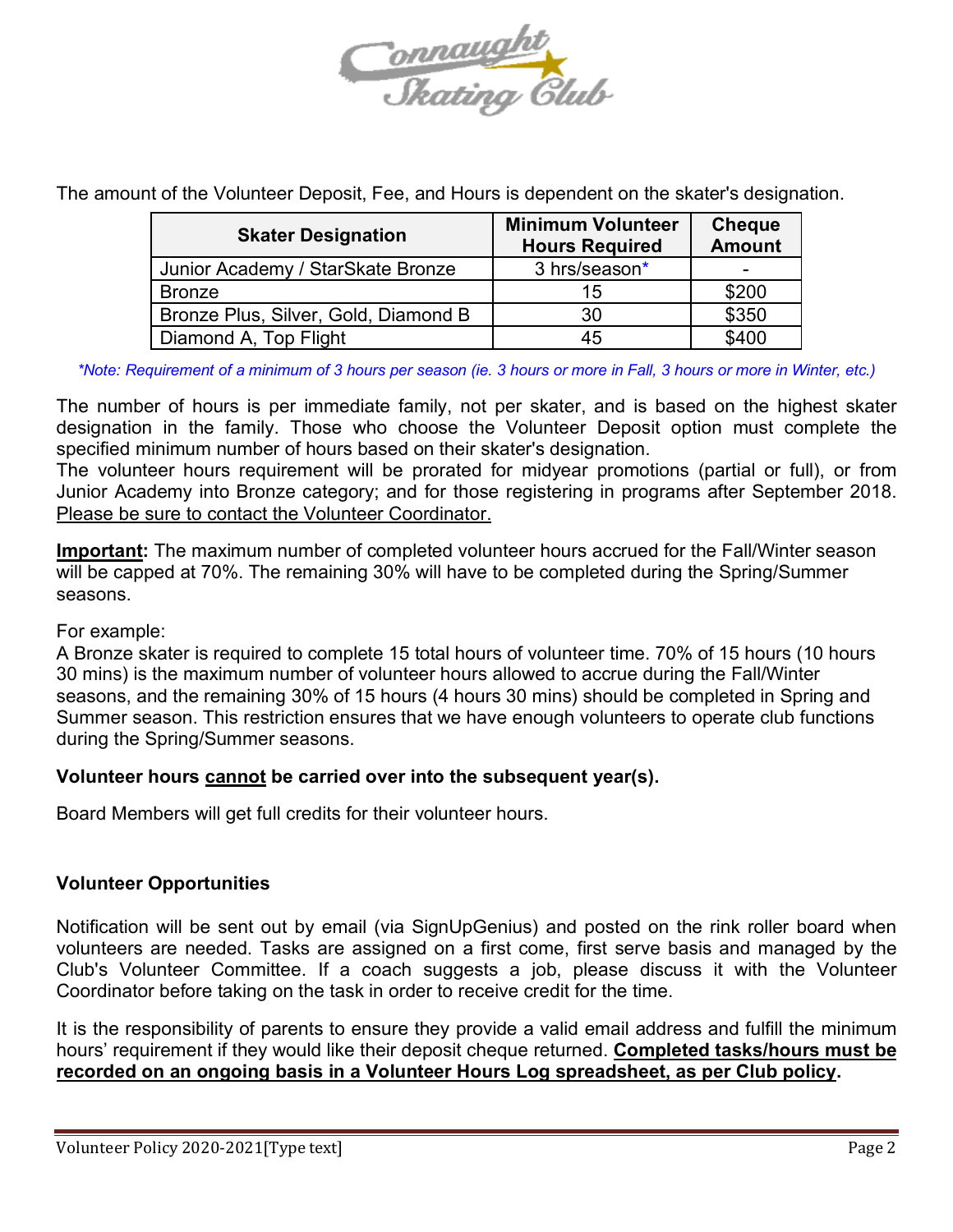

#### **Tasks are assigned and managed by the club's Volunteer Coordinator, and not by the coaching team. If a coach suggests a job please discuss it with the Volunteer Coordinator before taking on the task if you want to receive credit for the time.**

This program is our ( the membership's) program; if coaches have requests for works, the requests should be going to through the Volunteer Coordinator for approval and determination of appropriate hours. In the past, coaches were asking people to do tasks and promising them hours, which we had no idea about and took us by surprise.

Tasks performed by children will not be accepted as volunteer hours, unless approved in advance by the Volunteer Committee.

Members are allowed to use BC Coast Region test days and competition volunteer hours to be part of their Connaught commitment with a cap at 8 hours per year. Hours where skaters/parents are required to volunteer at competitions by virtue of being a member of any BC/YK organized Team, are not eligible for Connaught volunteer hours as these are commitments the skater must make to be considered for membership for those teams.

**How to email your Volunteer Hours Log spreadsheet to the Volunteer Coordinator**  Please ensure that your emailed copy of the Volunteer Hours Log spreadsheet has the following information in the SUBJECT LINE of the email: "2020-2021 [Skater's Skating Level]: [Skater's Last\_Name, Skater's First\_Name]"

e.g. Subject : 2020-2021 Bronze: Smith, Jane

The sample Volunteer Hours Log spreadsheet will be sent out by email. If you have any difficulty in completing the excel spreadsheet, please contact the Volunteer Coordinator.

> For more information, please contact Lisa Wong, Volunteer Coordinator. Email Address: Connaught.volunteers@gmail.com

We appreciate your time and talents. Your support makes a HUGE difference in how well the Club runs.

### **Thank you for volunteering!**